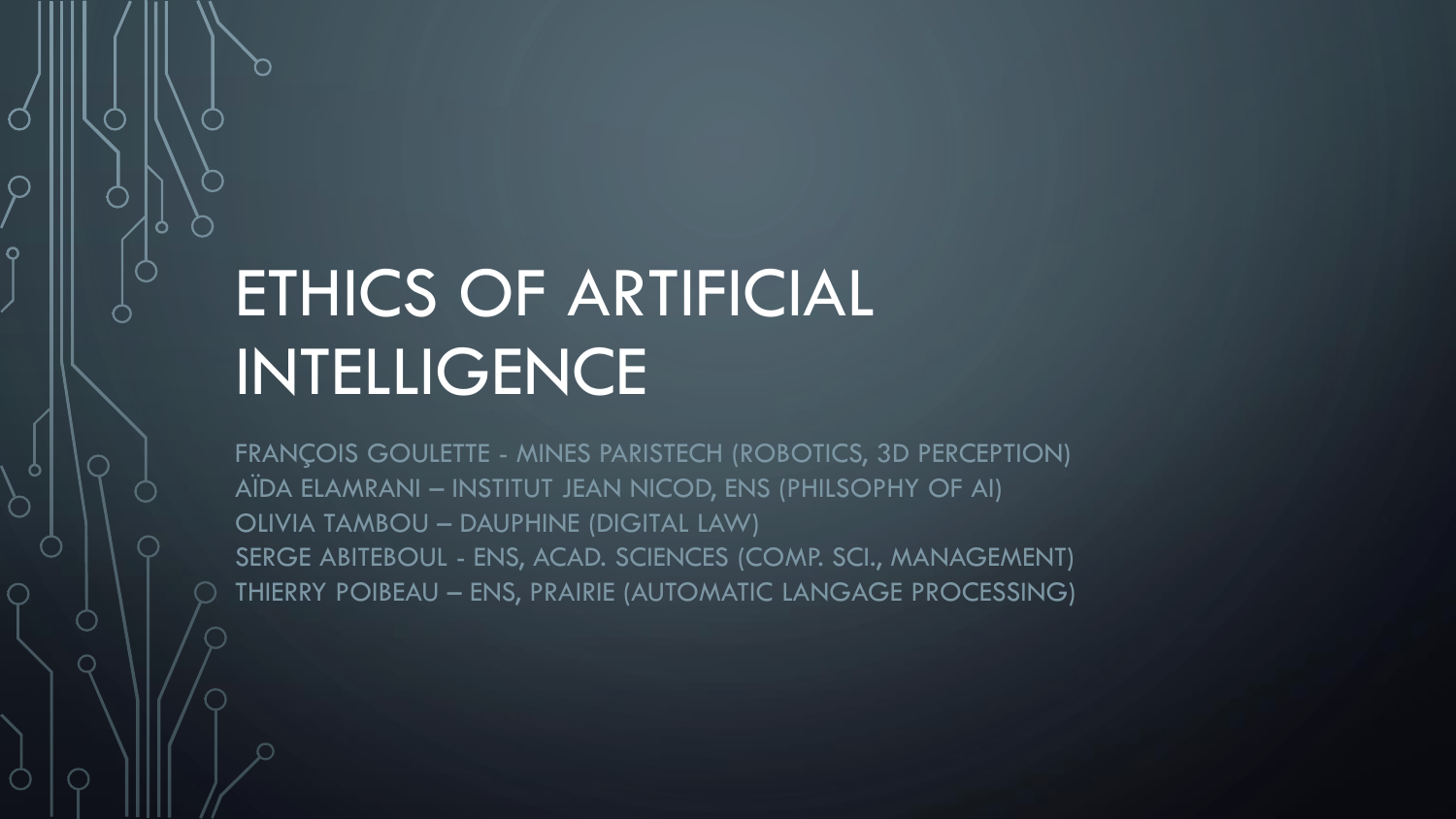## PROBLEMS EMERGING FROM THE USE OF AI

- Surveillance, facial recognition, geolocalisation
- Automation and work
- Assisted decision making (law, healthcare, …)
- Autonomous weapons and vehicules
- Virtual and Augmented Reality
- Misinformation
- Cryptocurrencies
- Cybercrime

• …

• Algorithmic biases







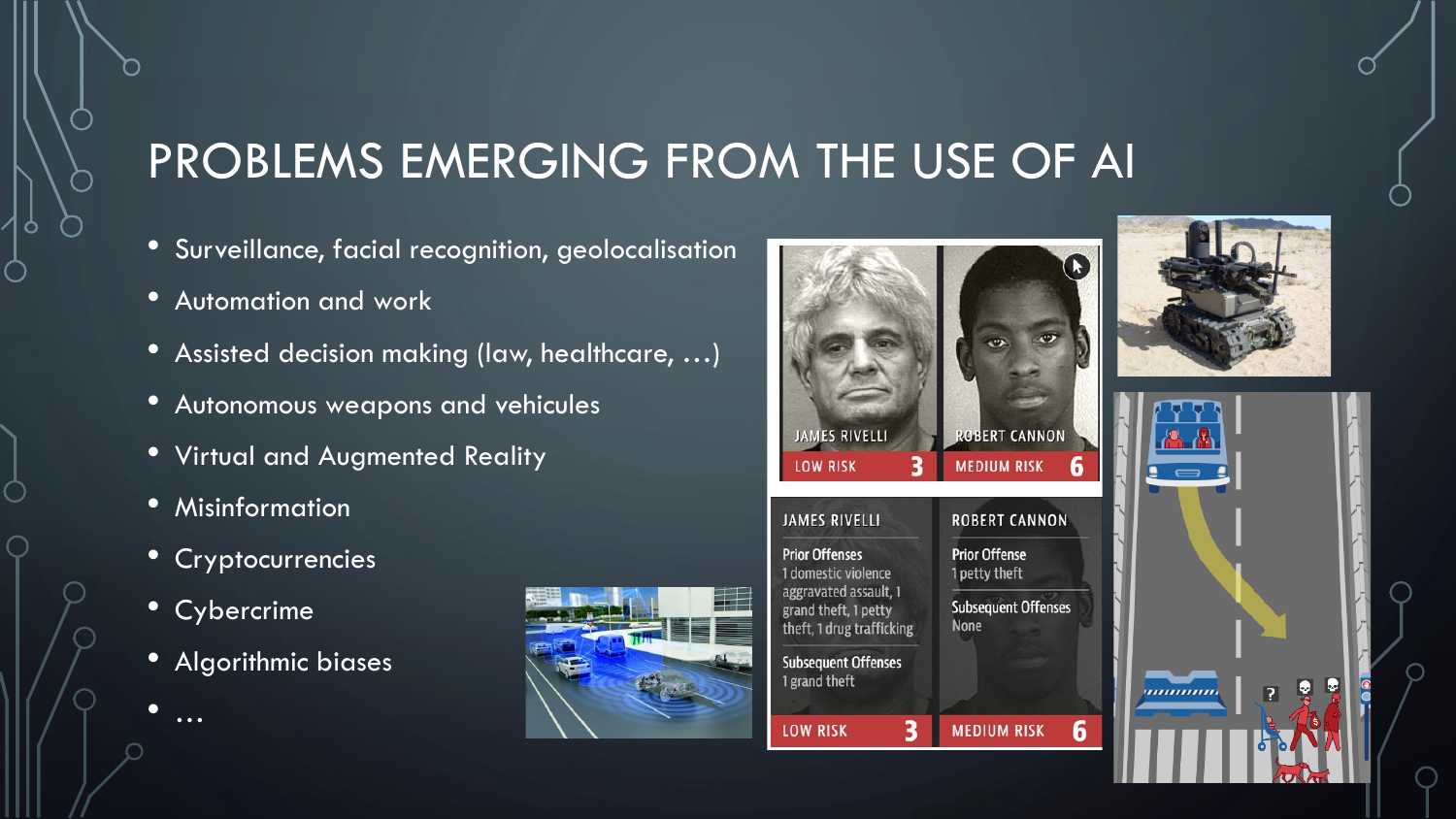## WHICH OUTCOME?

### **Extinction threat Transhumanism**





3



Future of Humanity Institute UNIVERSITY OF OXFORD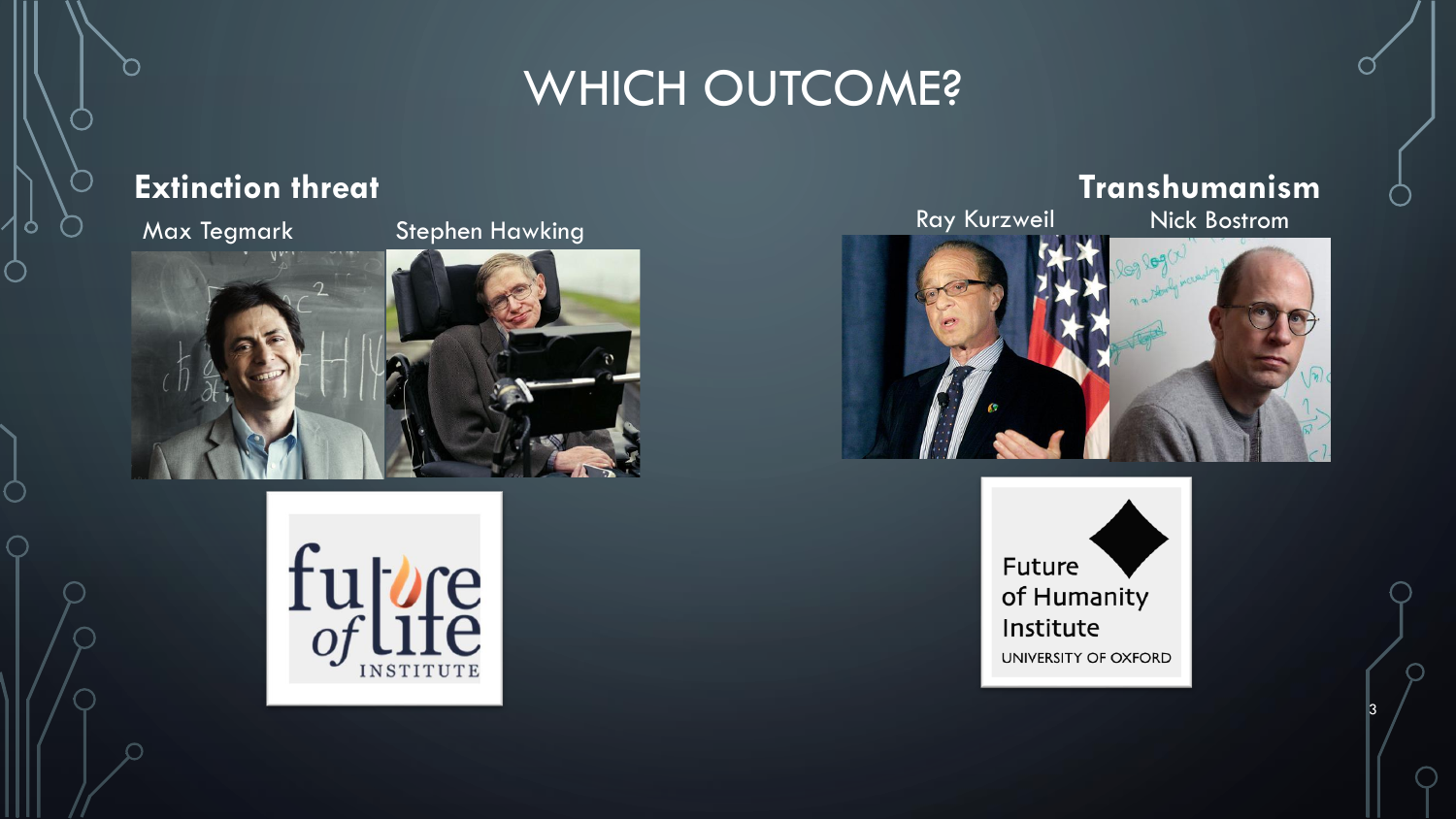## AIMS AND SCOPE

- Explain how and why the digital revolution is challenging our moral values
- Provide technical and theoretical knowledge about the ethics of A.I., from several perspectives

4

- Computer Science
- Law
- Philosophy
- Industry
- Enhance your analytical skills